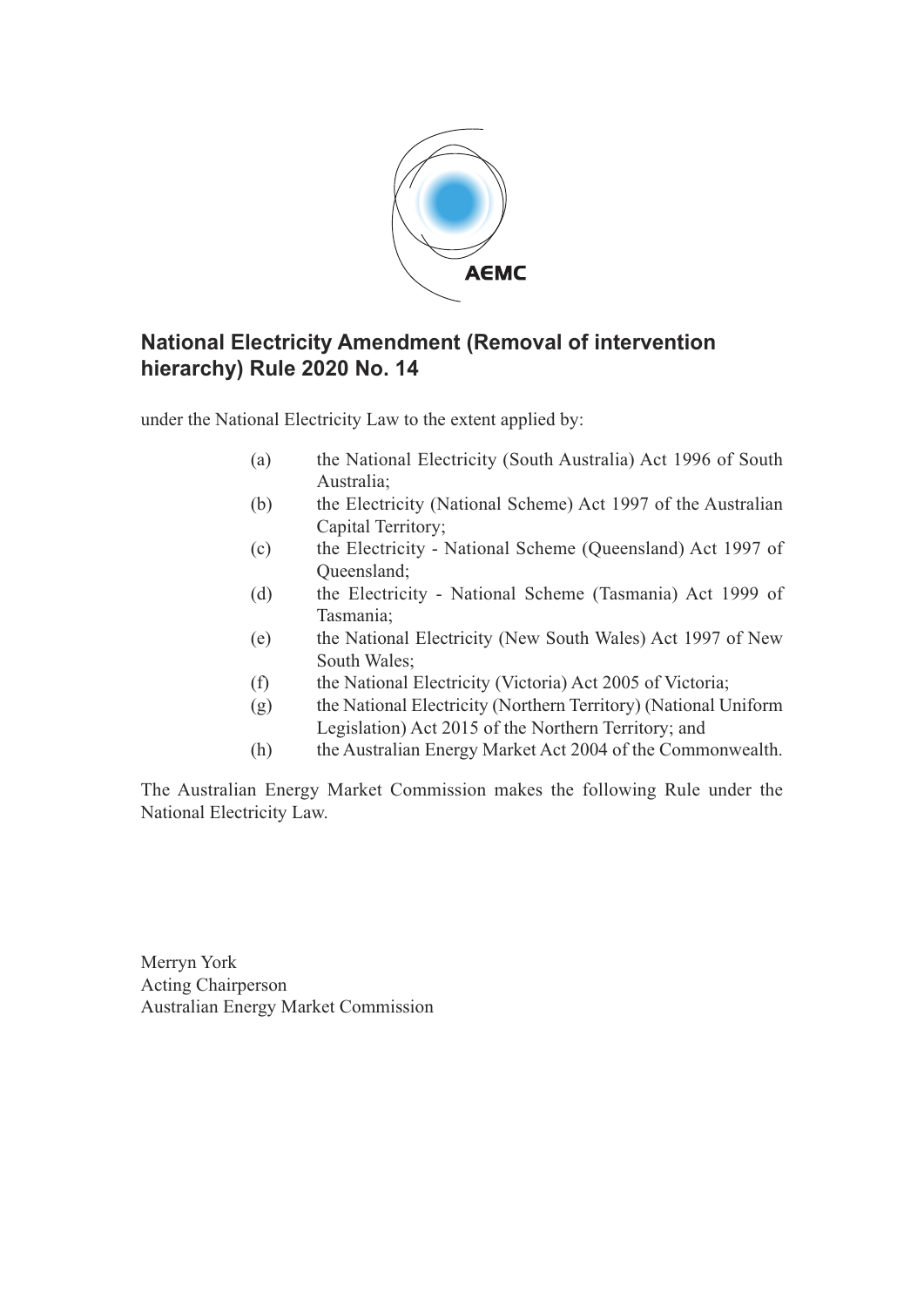# **National Electricity Amendment (Removal of intervention hierarchy) Rule 2020 No. 14**

#### **1 Title of Rule**

This Rule is the *National Electricity Amendment (Removal of intervention hierarchy) Rule 2020 No. 14.* 

#### **2 Commencement**

Schedules 1, 2 and 3 of this Rule commence operation on 22 October 2020. Schedule 4 of this Rule commences operation on 24 October 2021, immediately after the commencement of Schedules 1, 3, 4 and 5 of the *National Electricity Amendment (Wholesale demand response mechanism) Rule 2020 No. 9*.

Schedule 5 of this Rule commences operation on 17 September 2020.

#### **3 Amendment to the National Electricity Rules**

The *National Electricity Amendment (Wholesale demand response mechanism) Rule 2020 No. 9* is amended as set out in Schedule 1.

#### **4 Amendment to the National Electricity Rules**

<span id="page-1-0"></span>The National Electricity Rules are amen[ded as set ou](#page-2-0)t in Schedule 2.

#### **5 Amendment to the National Electricity Rules**

The National Electricity Rules are amended as set out in [Schedule 3.](#page-3-0)

#### **6 Amendment to the National Electricity Rules**

<span id="page-1-1"></span>The National Electricity Rules are amended as set out in [Schedule 4.](#page-6-0)

#### **7 Savings and Transitional Amendment to the National Electricity Rules**

<span id="page-1-2"></span>The National Electricity Rules are amended as set out in Schedule 5.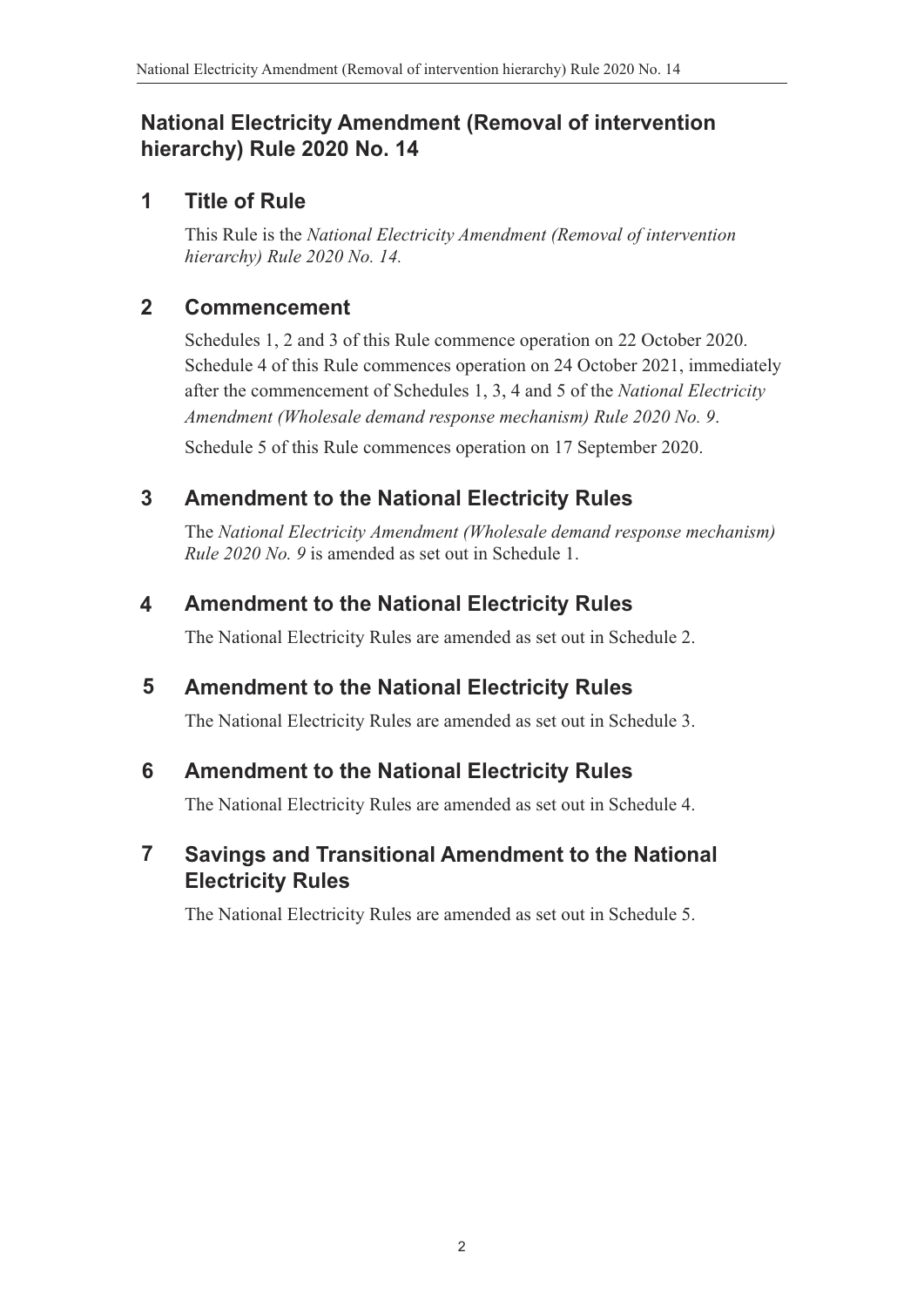# **Schedule 1 Amendment to the National Electricity Rules**

<span id="page-2-0"></span>(Clause 3)

## **[1] Schedule 3 Amendment to Schedule 3 of National Electricity Amendment (Wholesal[e](#page-1-0) demand response mechanism) Rule 2020**

In Schedule 3 of the *National Electricity Amendment (Wholesale demand response mechanism) Rule 2020 No. 9*, omit Item [33] and substitute:

#### **[33] [Deleted]**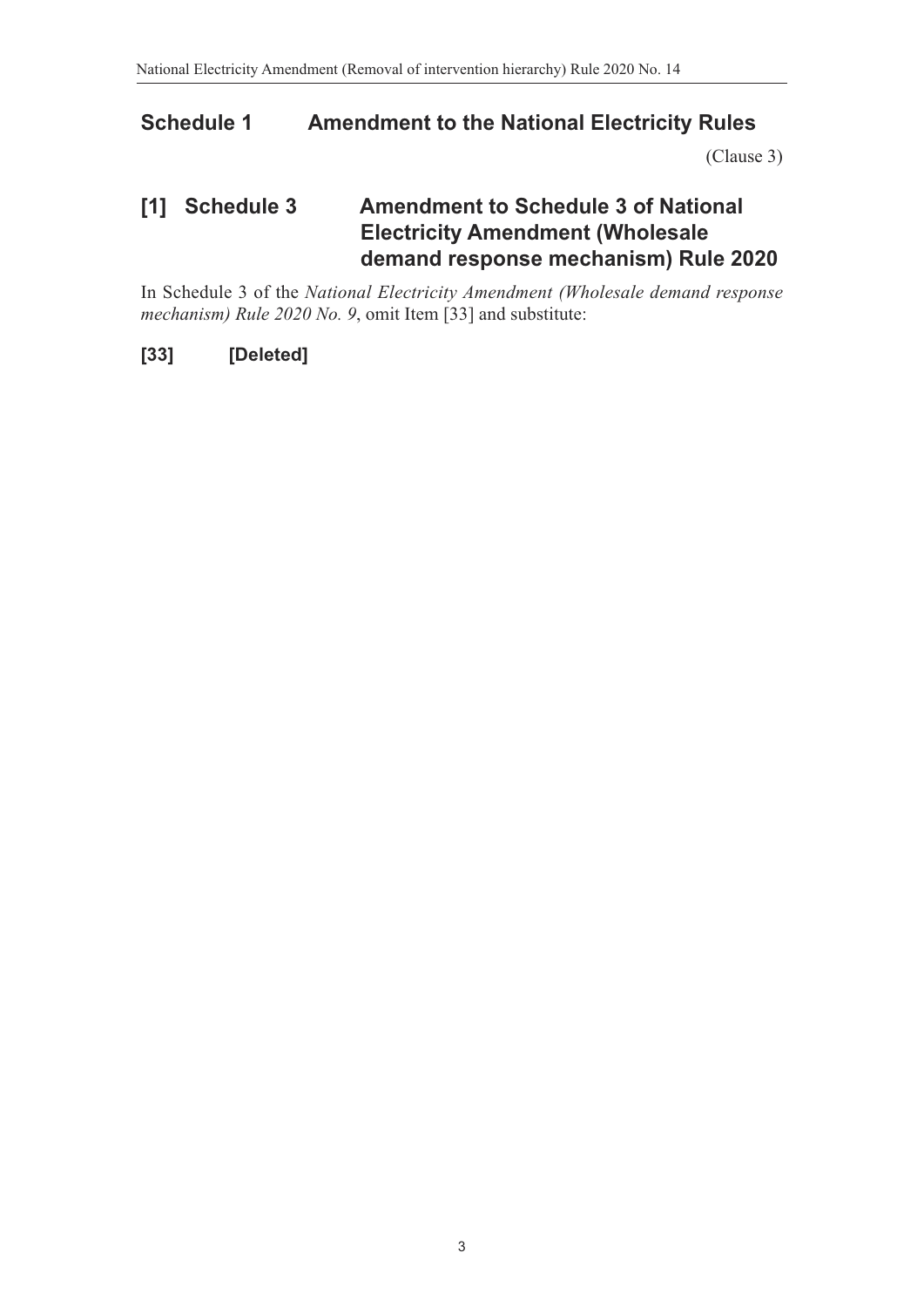#### **Schedule 2 Amendment to the National Electricity Rules**

<span id="page-3-0"></span>(Clause 4)

## **[1] Clause 3.8.14 Dispatch under conditions of supply scarcity**

Omit clause 3.8.14 and substitute:

#### **3.8.14 Dispatch under conditions of supply scarcity**

- (a) During times of *supply* scarcity:
	- (1) *AEMO* must use its reasonable endeavours to ensure all valid and physically realisable *dispatch bids* and *dispatch offers* submitted by *Scheduled Generators*, *Semi-Scheduled Generators* or *Market Participants* are *dispatched*, including those priced at the *market price cap*; and
	- (2) if *AEMO* determines that it will be necessary, after *dispatching* all *dispatch bids* and *dispatch offers* in accordance with subparagraph  $(a)(1)$ , to take additional action to address the conditions of *supply* scarcity, *AEMO* must determine which *supply scarcity mechanism*, or combination of *supply scarcity mechanisms*, to use in accordance with paragraph (b) and the procedures developed under clause 3.8.14A(a).
- (b) For the purposes of subparagraph  $(a)(2)$ , when determining which *supply scarcity mechanism*, or combination of *supply scarcity mechanisms*, to use, *AEMO* must use its reasonable endeavours to choose the mechanism, or combination of mechanisms, that is effective in addressing the conditions of *supply* scarcity while minimising the direct and indirect costs of using such a mechanism or mechanisms.
- (c) Without limitation, examples of the types of direct costs referred to in paragraph (b) include:
	- (1) pre-activation and activation costs payable under *reserve contracts* if *AEMO dispatches* or *activates reserves*; and
	- (2) paying compensation to a *Market Customer* that is entitled to compensation under clause 3.12.2, a *Directed Participant* and an *Affected Participant*.
- (d) Without limitation, examples of the types of indirect costs referred to in paragraph (b) include:
	- (1) distortionary effects on the operation of the *market*; and
	- (2) the implied value of lost *load* when *load shedding* occurs as a result of a *clause 4.8.9 instruction*, the value of which may be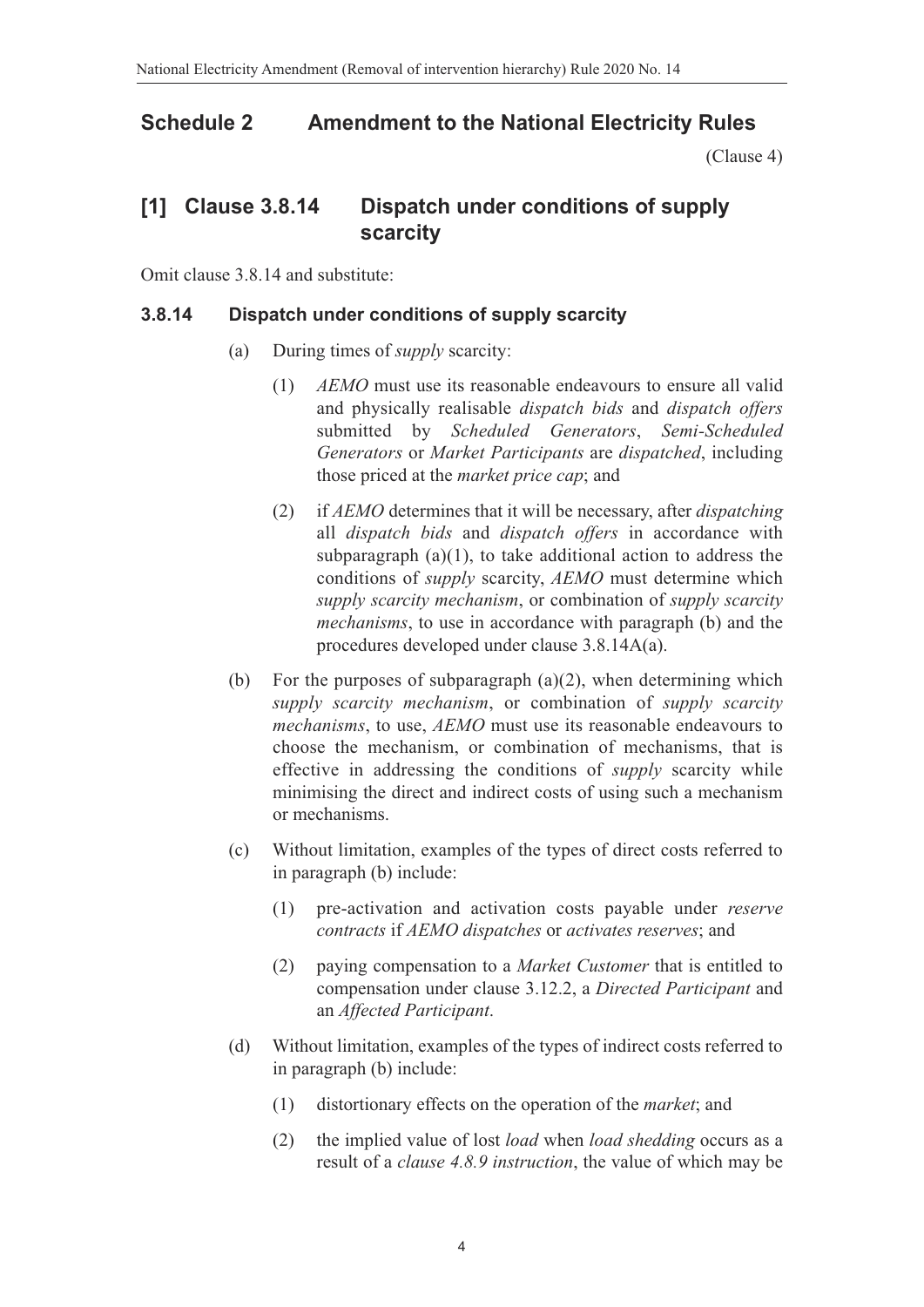determined by *AEMO* having regard to the value of customer reliability.

# **[2] New clause 3.8.14A Procedures and reporting under conditions of supply scarcity**

After clause 3.8.14, insert:

#### **3.8.14A Procedures and reporting under conditions of supply scarcity**

- (a) *AEMO* must develop, publish on its website, and may amend from time to time, in accordance with the *Rules consultation procedures*, procedures that set out *AEMO*'s approach to determining its choice of *supply scarcity mechanism* under clause 3.8.14. Such procedures must:
	- (1) include details of the methodology *AEMO* will use, and the assumptions *AEMO* may make, when choosing a *supply scarcity mechanism* under clause 3.8.14; and
	- (2) be reviewed by *AEMO* at least once every four years in accordance with the *Rules consultation procedures*.
- (b) In developing and amending the procedures required by paragraph (a), *AEMO*:
	- (1) must have regard to the examples of the types of direct and indirect costs set out in clauses 3.8.14(c) and 3.8.14(d);
	- (2) must take into account any applicable guidelines issued by the *Reliability Panel;*
	- (3) may make minor or administrative amendments to the procedures without complying with the *Rules consultation procedures*; and
	- (4) may develop and publish the procedures as part of other relevant procedures *AEMO* is required to develop under these *Rules.*
- (c) If, during times of *supply* scarcity, *AEMO* uses a *supply scarcity mechanism* pursuant to clause 3.8.14, then *AEMO* must report on the following matters in accordance with paragraph (d):
	- (1) the basis on which *AEMO* determined which *supply scarcity mechanism*, or combination of *supply scarcity mechanisms*, to use under clause 3.8.14; and
	- (2) whether *AEMO* complied with clause 3.8.14 and followed its procedures referred to in paragraph (a), and if it did not, the reasons for not complying with clause 3.8.14 and following those procedures.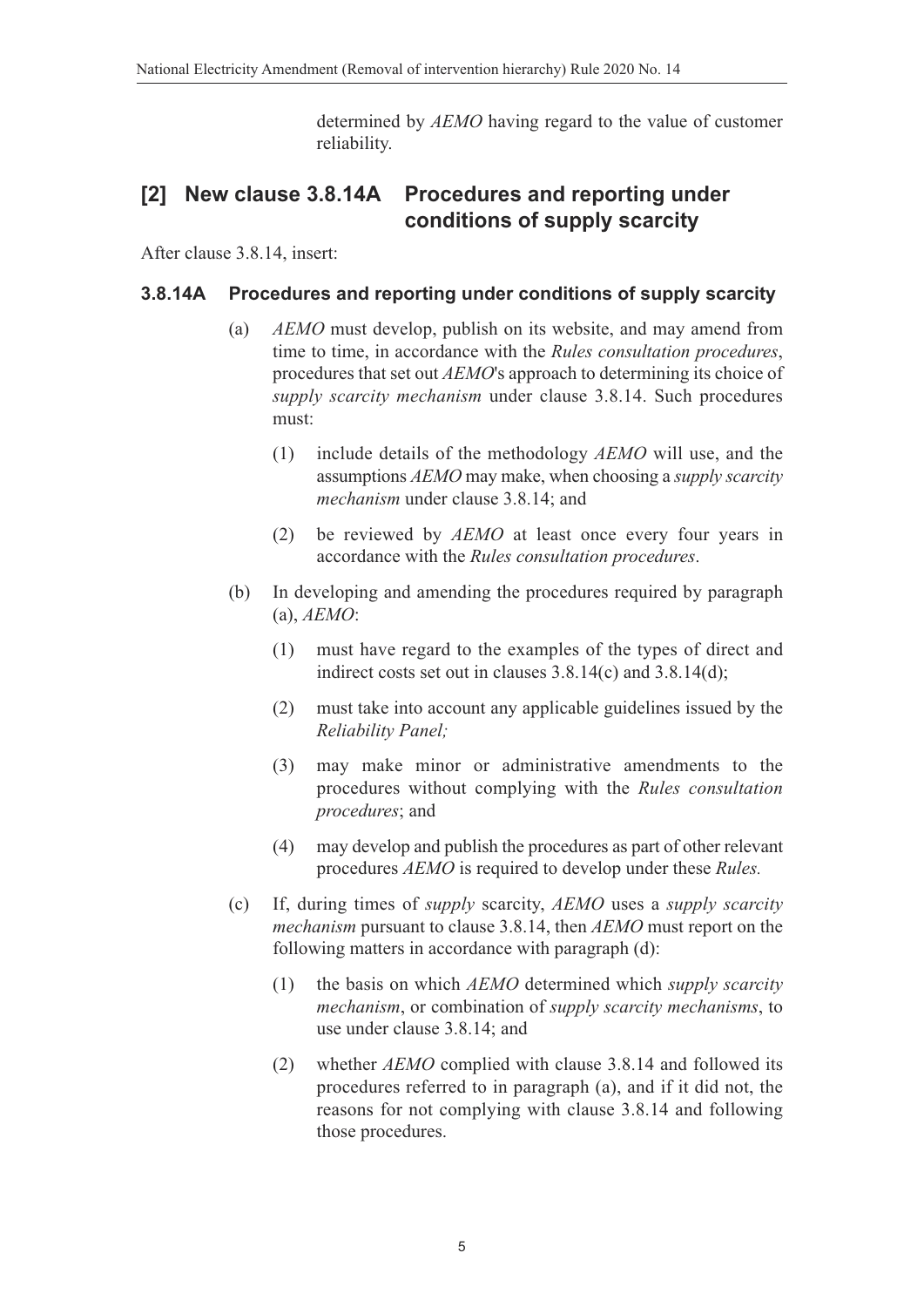(d) *AEMO* must provide the information required by paragraph (c) in accordance with the relevant reporting requirements in clauses 3.13.6A, 4.8.15 and 3.20.6, as applicable.

## **[3] Clause 3.13.6A Report by AEMO**

In clause 3.13.6A(a)(7), omit "and".

# **[4] Clause 3.13.6A Report by AEMO**

In clause  $3.13.6A(a)(8)$ , omit "." and substitute "; and".

## **[5] Clause 3.13.6A Report by AEMO**

After clause 3.13.6A(a)(8), insert:

(9) if applicable, the information required under clause  $3.8.14A(c)$ .

## **[6] Clause 3.20.6 Reporting on RERT by AEMO**

In clause 3.20.6(a)(1), omit "and".

## **[7] Clause 3.20.6 Reporting on RERT by AEMO**

In clause  $3.20.6(a)(2)$ , omit "," and substitute "; and".

## **[8] Clause 3.20.6 Reporting on RERT by AEMO**

In clause 3.20.6, after paragraph (a)(2), insert:

(3) if applicable, the information required under clause 3.8.14A(c),

## **[9] Clause 4.8.15 Review of operating incidents**

In clause 4.8.15, after paragraph (ca), insert:

(cb) With respect to a report that has been prepared by *AEMO* in accordance with paragraph  $(a)(1)(v)$  that relates to an operating incident involving a *clause 4.8.9 instruction* for *load shedding*, the report must include the information required under clause 3.8.14A(c) where applicable.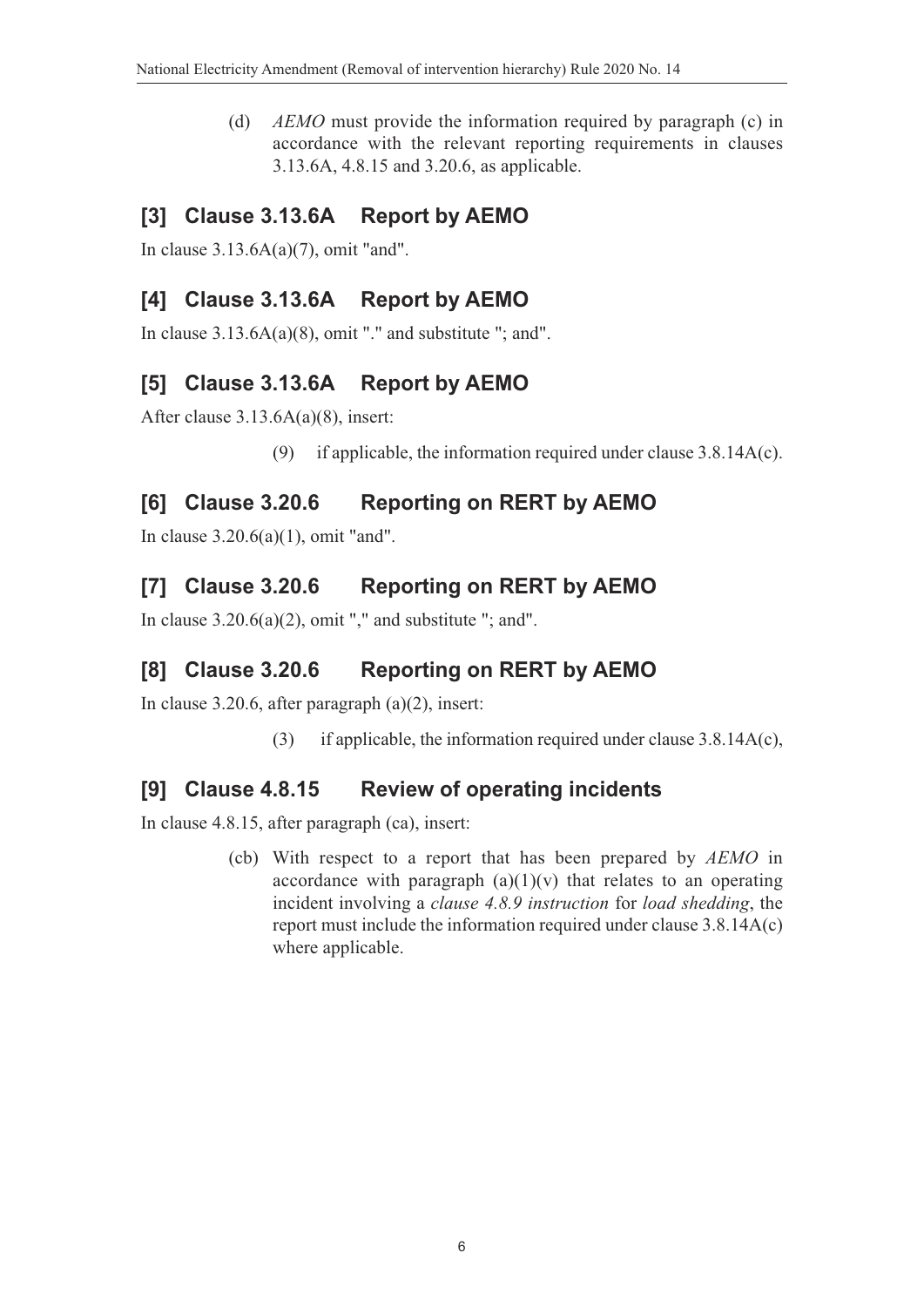#### **Schedule 3 Amendment to the National Electricity Rules**

<span id="page-6-0"></span>(Clause 5)

#### **[1] Chapter 10 New definition**

In Chapter 10, insert the following definition in alphabetical order:

*supply scarcity mechanism* means each of the following:

- (a) exercising the *reliability and emergency reserve trader* in accordance with rule 3.20 by:
	- (1) *dispatching scheduled generating units*, *scheduled network services* or *scheduled loads* in accordance with any *scheduled reserve contract*; or
	- (2) *activating loads* or *generating units* under any *unscheduled reserve contract*;
- (b) issuing a *direction* in accordance with clause 4.8.9;
- (c) issuing a *clause 4.8.9 instruction* in accordance with clause 4.8.9.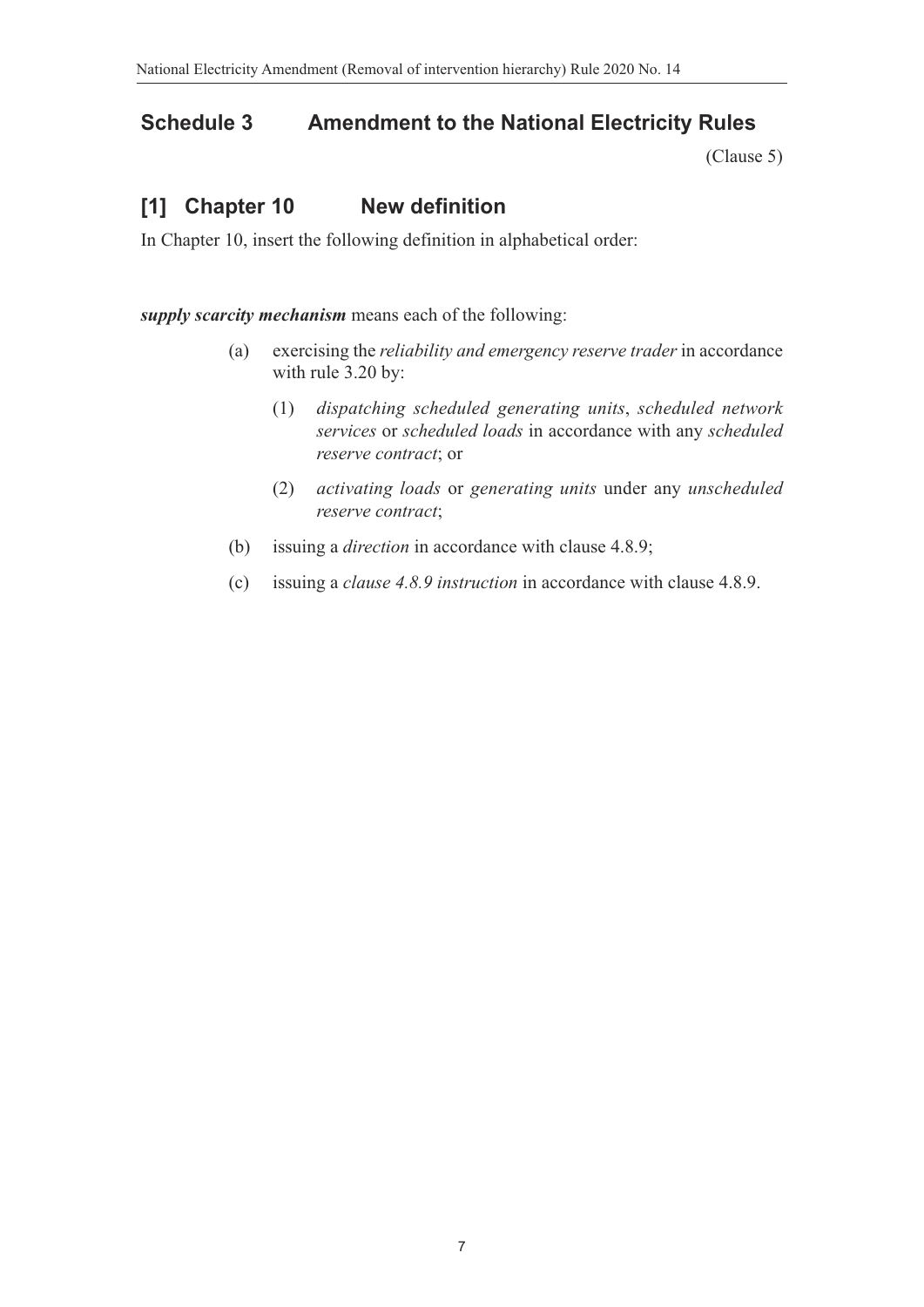# **Schedule 4 Amendment to the National Electricity Rules**

(Clause 6)

# **[1] Chapter 10 Amended definition**

In the definition of "*supply scarcity mechanism*" in Chapter 10, insert "*[wholesale](#page-1-1) demand response units,*" after "*scheduled generating units,*".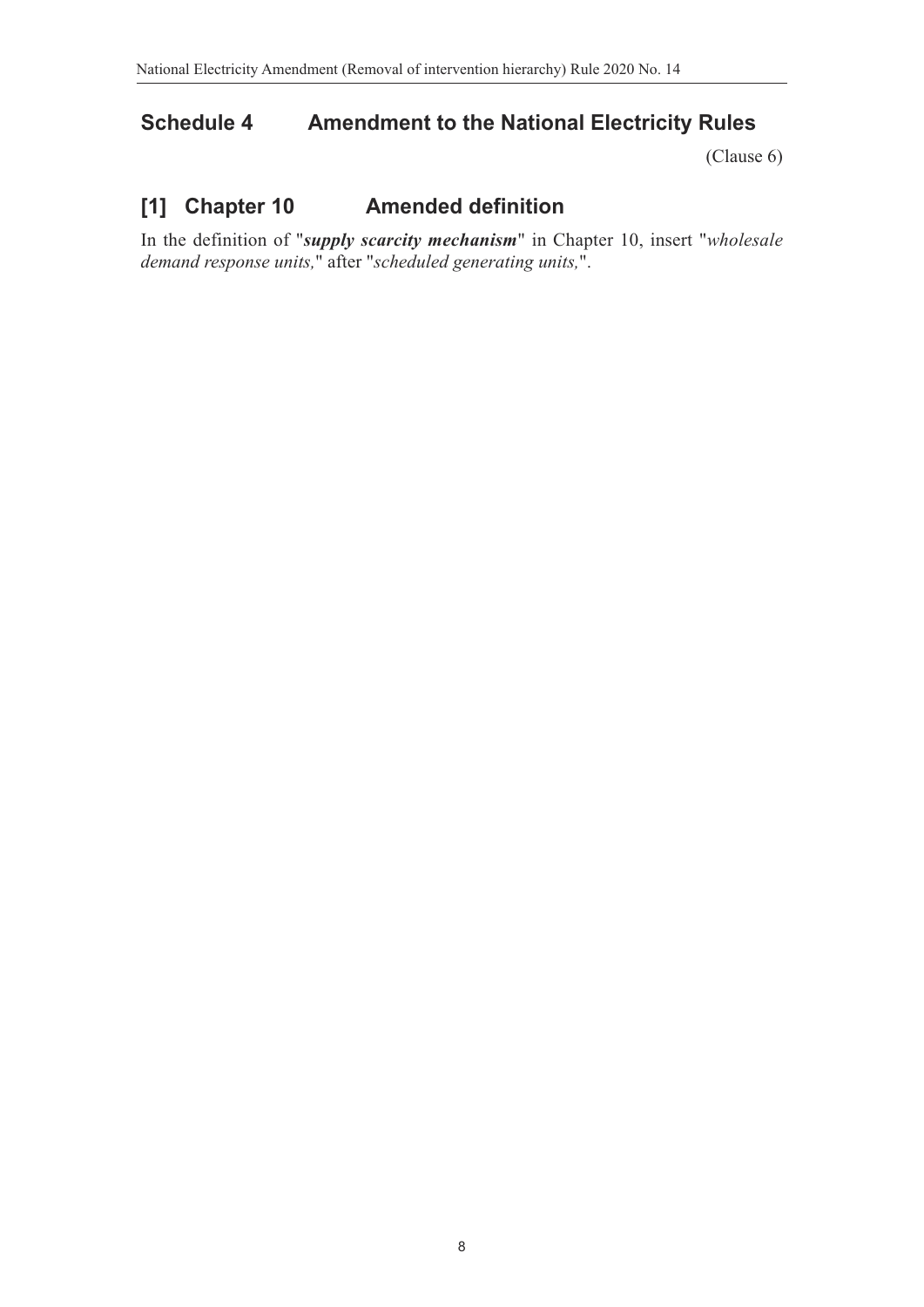### **Schedule 5 Savings and Transitional Amendment to the National Electricity Rules**

(Clause 7)

### **[1] Part ZZZZE Rules consequential on making of the National Electricity Amendment ([Removal](#page-1-2) of intervention hierarchy) Rule 2020**

After Part ZZZZD, insert:

#### **Part ZZZZE Removal of intervention hierarchy**

#### **11.129 Rules consequential on making of the National Electricity Amendment (Removal of intervention hierarchy) Rule 2020**

#### **11.129.1 Definitions**

For the purposes of this rule 11.129:

**Amending Rule** means the National Electricity Amendment (Removal of intervention hierarchy) Rule 2020 No. 14.

**commencement date** means the date that Schedules 1, 2 and 3 of the Amending Rule commence.

**interim supply scarcity procedures** means the interim procedures developed and published by *AEMO* in accordance with clause 11.129.2(a).

**new clause 3.8.14** means clause 3.8.14 of the *Rules* as in force on the commencement date.

**new clause 3.8.14A** means clause 3.8.14A of the *Rules* as in force on the commencement date.

**new clause 3.8.14A(a)(2)** means clause 3.8.14A(a)(2) of the *Rules* as in force on the commencement date.

**supply scarcity procedures** means the procedures required by clause 3.8.14A(a) of the Amending Rule.

#### **11.129.2 Procedures**

- (a) By the commencement date, *AEMO* must develop and publish on its website, interim supply scarcity procedures to apply until the supply scarcity procedures are made and published under paragraph (c).
- (b) For the purposes of paragraph (a):
	- (1) *AEMO* is not required to comply with the *Rules consultation procedures*;